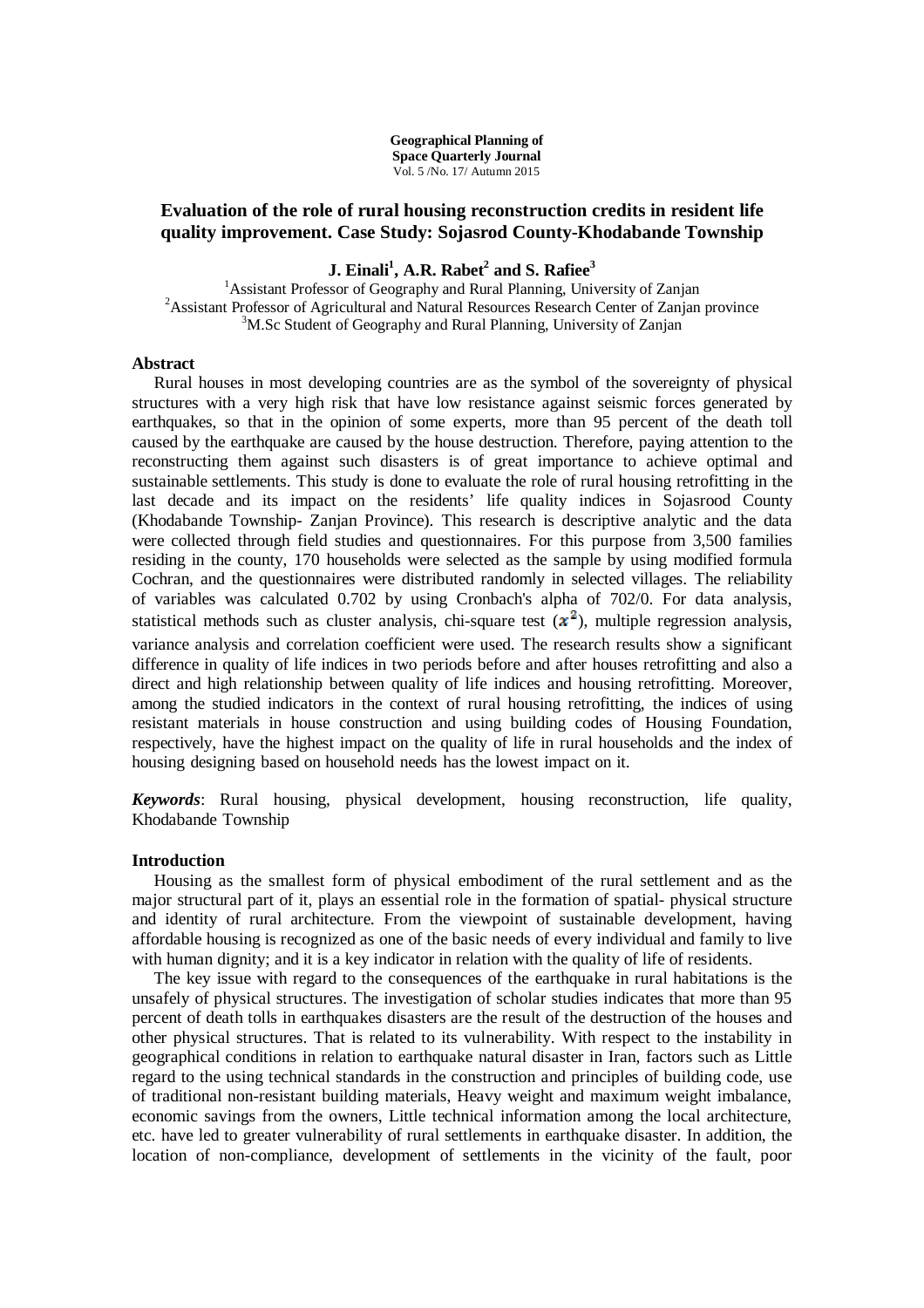14 Geographical Planning of Space Quarterly Journal (Vol. 5/No. 17/ Autumn 2015)

supervision of construction, etc. could increase the adverse effects of a traumatic event can lead to earthquakes. On the other hand, due to the extremely high cost-resistant housing, a number of studies in different countries reflects the fact that in most cases the protective measures as in a "and luxury of the luxury goods" are mentioned; And why are willing to pay more for their housing strengthening, The problem sometimes is true even among people with higher education.

Thus, from the perspective of sustainable development, the construction industry due to the wide participation in the quality of life of its residents, should the welfare of individuals in "good place" for life and the environment. So that, if this process continued gradual changes in economic structures and social - in order to create a favorable settlement should include housing retrofit combined with better land use planning in risky areas is; Fulfillment of the conditions in the rural areas, overall contribution to the people, local authorities and government agencies with the aim of improving living conditions. The aim of this study is to investigate the role of housing retrofitting provided housing loans in rural areas in reducing its vulnerability to earthquake disasters; and it tries to answer this question: The present study attempts to 2 answers:

- 1- Does a rural house retrofitting lead to improve life quality indexes?
- 2- Witch retrofitting indexes have had the highest impact on life quality indexes?

#### **Methodology**

Methodology used was descriptive-analytical research and Data collection method used in the study was library and field method (questionnaires and interviews). The spatial scope of this study villages located in Sojasrod County (Khodabandeh Township- Zanjan Province) and Research done in 1392. From the 30 villages in Sojasrod County, 15 villages with according to the geographic- topographical zoning, number of populate and approximate distance from faults have been selected. The number of households living in these villages was 3500; and using the modified sampling Cochran, 170 households were selected as a sample. Questionnaire to collect data samples were distributed randomly in the sample Villages. For data analysis, methods of descriptive statistics and statistics tests such as (cluster analysis, chi-square homogeneity test, multiple regression analysis and correlation coefficient in SPSS software) were used.

#### **Discussion and Conclusion**

## *The Results of Data Analyzes Showed that*

A: The Results of Analyzing the Role of Rural Housing Retrofitting in the Improving the Indexes of Life Quality from the Viewpoint of the Sample Represent a Meaningful Difference in 2 Periods of Before and After Applying Mentioned Procedures. So that the Use of these Procedures Besides Giving Needed Credits Caused that the Owners, by Using the Consolation of Housing Foundation Engineers Without Paying Cost and Supplying Materials, Use their Regulatory Services to Improve their Own Building Quality. On the other hand, it can be noted that the Improvement of Rural Housing Quality had led to the Increasing of its Financial Value and could have helped the Improving of its Residents' Social Class and Relationship.

B: The Results of Findings Related to Cluster Analysis of Retrofitting and Indexes Dimensions of Life Quality Index (in 3 Groups of Low, Medium and High) by Using Crosstab Tables. Analysis Indicate that there are Pearson Correlation Coefficient of 0.979 (High) and Meaningfulness at the Level of %99 these Results Show that there is a Straight Relation between Housing Retrofitting Index and Life Quality. On the other hand, the Results of Analyzing Non- Parametric Correlation between Life Quality Index and Housing Retrofitting Index from the Viewpoint of Respondents Indicated a Positive Correlation. So that the Physical Quality had the most and Economic Quality had Least Correlation.

C: The Results of Multivariate Regression Analysis Between Life Quality Index (Depended Variable) and Rural Housing Retrofitting Dimension (Independent Variable Indicated) that Life Quality Indexes have been Directly Affected Using Retrofitting Principals (the Use of Materials, Building Codes, the Use of High Quality Materials, Fitting the House Design for